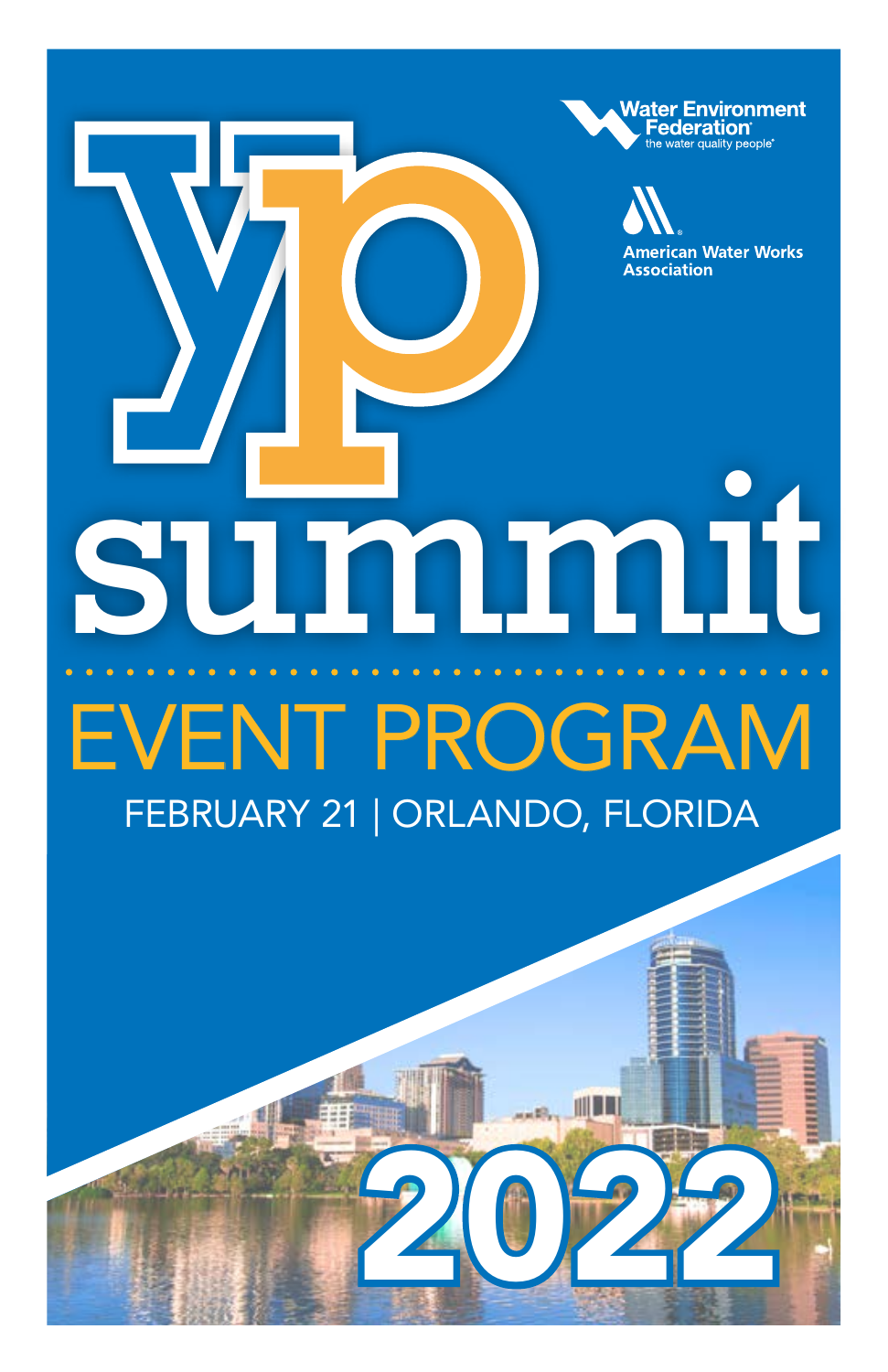

Welcome to the 2022 WEF/AWWA Young Professionals Summit! We are excited to welcome you to Orlando, The City Beautiful, where imagination and creativity are waiting around every corner! While you're here, we encourage you to capitalize on the City's sense of wonder – catch an Orlando Magic game, visit one of the City's more than 100 lakes, or let your inner child loose at the worldfamous theme parks – because we have certainly let the City inspire the focus of this year's annual YP Summit: Creative Resilience.

While change may have become the "new normal", the Summit's promise to bring together bright, motivated water professionals from across the U.S. and Canada (and sometimes beyond!) remains stable. The 2022 Summit is designed for you to experience as a journey, with speakers and panelists that have not only proven themselves to be thought leaders and innovators of our industry, but who are invested in making sure they leave a legacy of innovation in their wake. We challenge you to maintain an open, curious mind throughout the day and dig deep as you experience the workshop activities and enjoy networking with your peers. We are confident that you will leave this year's Summit with the tools to approach problems in a different light, allowing quality solutions to surface that address current challenges but still consider the need for future adaptivity. We are amped up for this year's program and are so grateful for each of you that have traveled to Orlando to share an engaging day with your WEF and AWWA peers!

#### Tap into your magic and let's get started!

Kristi Steiner & Larry Latour, WEF/AWWA YP Summit Planning Chairs

Pooja Chari WEF/AWWA YP Summit Planning Vice Chair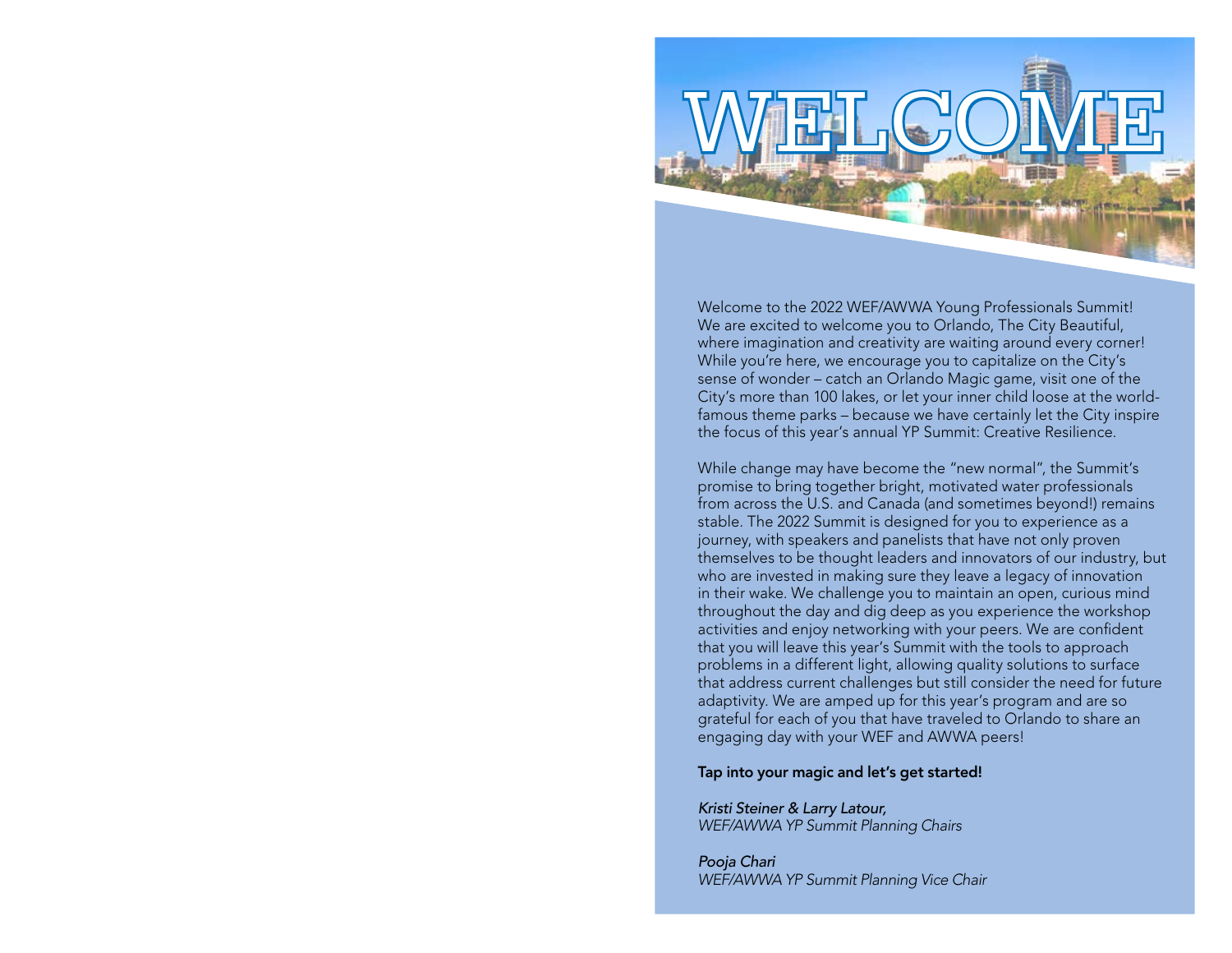# SCHEDULE OF EVENTS

# Creative Resilience

| $7:30AM - 4:00PM$ | <b>Headshots Available</b>                                                                                                                                                                                                                              |
|-------------------|---------------------------------------------------------------------------------------------------------------------------------------------------------------------------------------------------------------------------------------------------------|
| 8:00AM-8:30AM     | <b>Morning Coffee &amp; Networking</b>                                                                                                                                                                                                                  |
| 8:30AM-9:00AM     | <b>Welcome/Introductions</b><br>Speakers: WEF and AWWA Leadership                                                                                                                                                                                       |
| 9:00AM-10:00AM    | <b>Creating from Chaos: Fostering Personal Resiliency</b><br>Speaker: Alvin Pilobello, Mindspace Impact                                                                                                                                                 |
| 10:00AM-10:15AM   | <b>Break</b>                                                                                                                                                                                                                                            |
| 10:15AM-11:15AM   | Stronger Together: Fostering Team Resiliency and<br>Productivity<br>Speaker: Alvin Pilobello, Mindspace Impact                                                                                                                                          |
| 11:15AM-12:00PM   | Getting to the Root of the Problem: Using Design<br>Thinking to Create More Effective Solutions (Part 1)<br>Speaker: Barry Liner, Water Environment Federation                                                                                          |
| 12:00PM-1:00PM    | Lunch                                                                                                                                                                                                                                                   |
| 1:00PM-2:30PM     | Getting to the Root of the Problem: Using Design<br>Thinking to Create More Effective Solutions (Part 2)<br>Speaker: Barry Liner, Water Environment Federation                                                                                          |
| 2:30PM-2:45PM     | <b>Break</b>                                                                                                                                                                                                                                            |
| 2:45PM-3:45PM     | How Emerging Leaders will shape the Water<br>Industry<br>Moderator: Steven Drangsholt, Brown & Caldwell<br>Panelists: Amy Corriveau, Trinnex, a CDM Smith Company<br>Matt Magruder, Milwaukie Metropolitan Sewerage District<br>Ifetayo Venner, Arcadis |
| 3:45PM-4:00PM     | <b>Closing Remarks and Group Photo</b><br>Speaker: Kristi Steiner, Jacobs & YP Summit Co-Chair<br>Pooja Chari, Woodard & Curran & YP Summit Vice Chair                                                                                                  |
| $4:30PM - 6:00PM$ | <b>YP Summit Networking Reception</b>                                                                                                                                                                                                                   |

### Fostering Personal Resiliency

In times of uncertainty, our ability to respond creatively to our unpredictable circumstances is a resiliency habit that has positive compounding benefits on our life and career opportunities. In this session, we will understand our own natural tendencies to chaotic situations, and learn how to regulate our emotions. Through practical partnered exercises, we will learn how to maximize our capacity for rational, and creative problem-solving

through creating psychological safety for ourselves in any environment. Selfregulation is a core Self-Leadership skill and a marker of reliability that will be invaluable for those inevitable, challenging work assignments and life situations. By the end, participants will have identified healthy practices to stay balanced, while courageously pursuing growth opportunities in career and life.

# Translating Personal Resiliency into Team Resiliency

With self-management practices at hand, we will learn how to scale it in team environments. Everyone can be a leader from any seat in the house, and we can all be actively responsible for fostering trust, creativity, and productivity in the teams that we choose to be a part of. In this session, we will create a better understanding of how to leverage the strengths of each individual on a team, and create room for empathy especially

during times of stress. Listening skills, and activating the resiliency in our teammates, are key to establishing ourselves as change-maker catalysts on any team. You don't need to wait for the Leadership title to develop and exhibit the skills deserving of that title. By the end, participants will have learned how to ask powerful questions that unlock the creativity of their teams, so that you are stronger and resilient together.

### Getting to the Root of the Problem: Using Design Thinking to Create More Effective Solutions

Design thinking is a "human-centered approach to innovation that puts the observation and discovery of often highly nuanced, even tacit, human needs right at the forefront of the innovation process." In other words, it's a process that's all about empathy for the customer or user experience. This session builds upon lessons learned from UNLEASH, the global innovation program focused

on the Sustainable Development Goals (SDG) and will be using their Design Thinking methodology and materials. The innovation process features five primary steps: problem framing, ideation, prototyping, testing, and implementing. The session will focus on problem framing to explore the root cause of challenges facing young professionals in the water sector today.

# How Emerging Leaders will shape the Water Industry

In this panel discussion, current water industry leaders will discuss key challenges the sector will face in coming decades and share insights into how emerging leaders can help lead innovative solutions.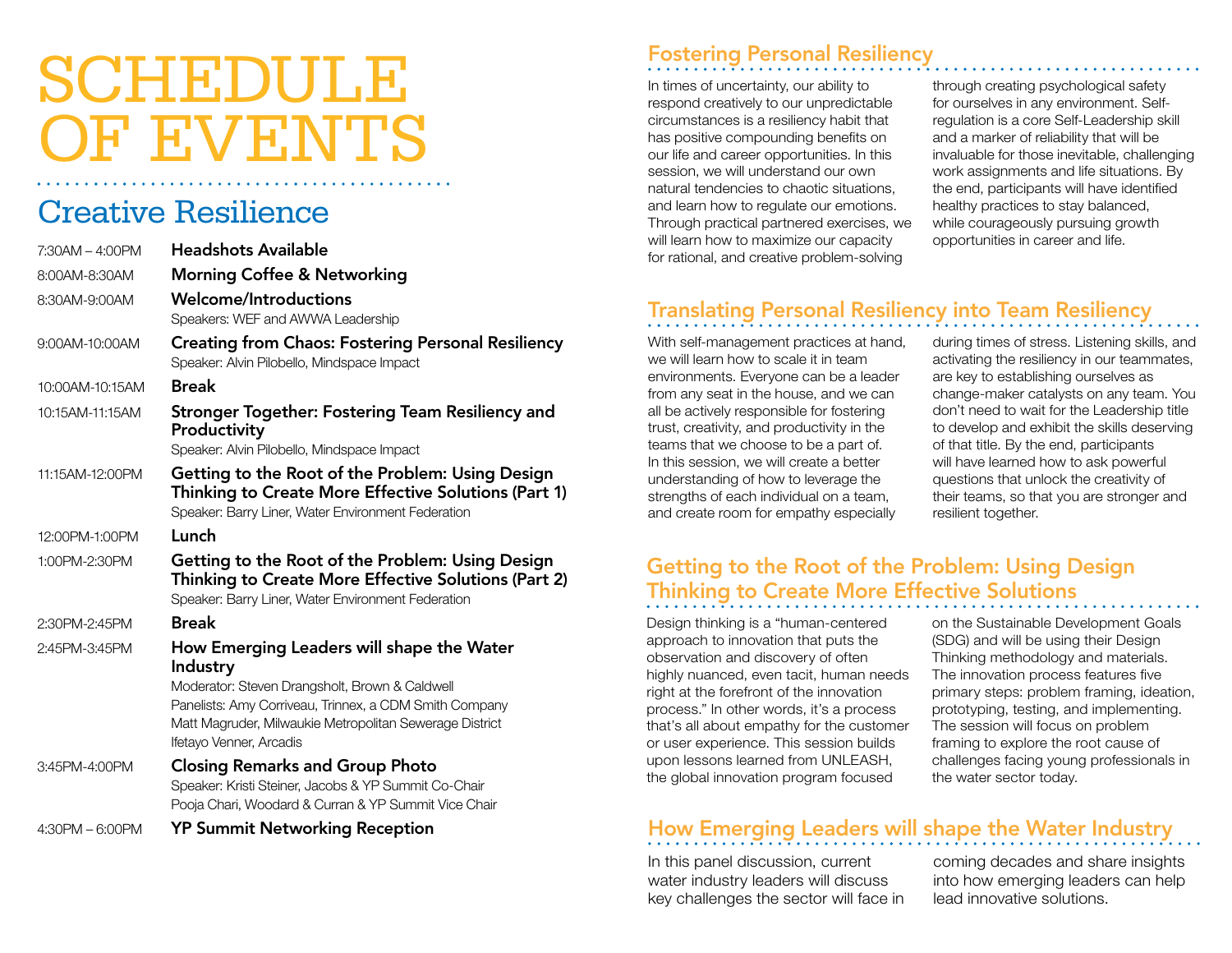# SPEAKERS



#### Alvin Pilobello Founder, mindspaceIMPACT

Alvin Pilobello is a Leadership Development Coach and Trainer with Leaders@Scale (leadersatscale.tech) in Toronto, Canada, helping global technology company executives and leaders develop their team leadership and communication skills. Through his own company (mindspaceIMPACT), Alvin helps engineering

professionals leverage their emotional intelligence to make culture and business decisions grounded in relationship and trust-building. Alvin worked at global engineering consulting firms for over 10 years, helping municipal utilities prioritize public infrastructure investments, and mitigate public risks. Since 2009, Alvin has led the leadership skills development program for water infrastructure young professionals across the USA and Canada through the Water Environment Federation, including as Chair of the WEF Students and Young Professionals Committee from 2017-2019. As a self-admitted highlysensitive, introverted human, Alvin has had to learn these skills himself first, by tackling his social anxiety through teaching salsa dancing, leading YP programs at WEF, and developing healthier habits through therapy and coaching. Through Alvin's experiential activities, leaders develop a greater self-awareness of their reactive tendencies, and develop habits and make choices that create the impact they intend.



#### Barry Liner Chief Technical Office, Water Environment Federation

Barry Liner is the Chief Technical Officer (CTO) of the Water Environment Federation (WEF). Dr. Liner is responsible for leading the WEF Water Science & Engineering Center, as well as innovation and resource recovery initiatives including the Innovation Pavilion at WEFTEC

and WEF's partnership with UNLEASH. Before joining WEF, Barry served as Assistant Professor and Director of International Engineering Programs at George Mason University, where he founded Engineers for International Development. Previously, he led change management efforts at AEM Corporation and managed support regulatory support projects for the USEPA's Office of Water and IT projects for both public and private sector clients. He also served at the World Bank, developing a protocol to monitor and evaluate progress towards the water and sanitation targets of the Millennium Development Goals, and as a management consultant at Black & Veatch. Barry is a licensed Professional Engineer (PE) and Board-Certified Environmental Engineer (BCEE).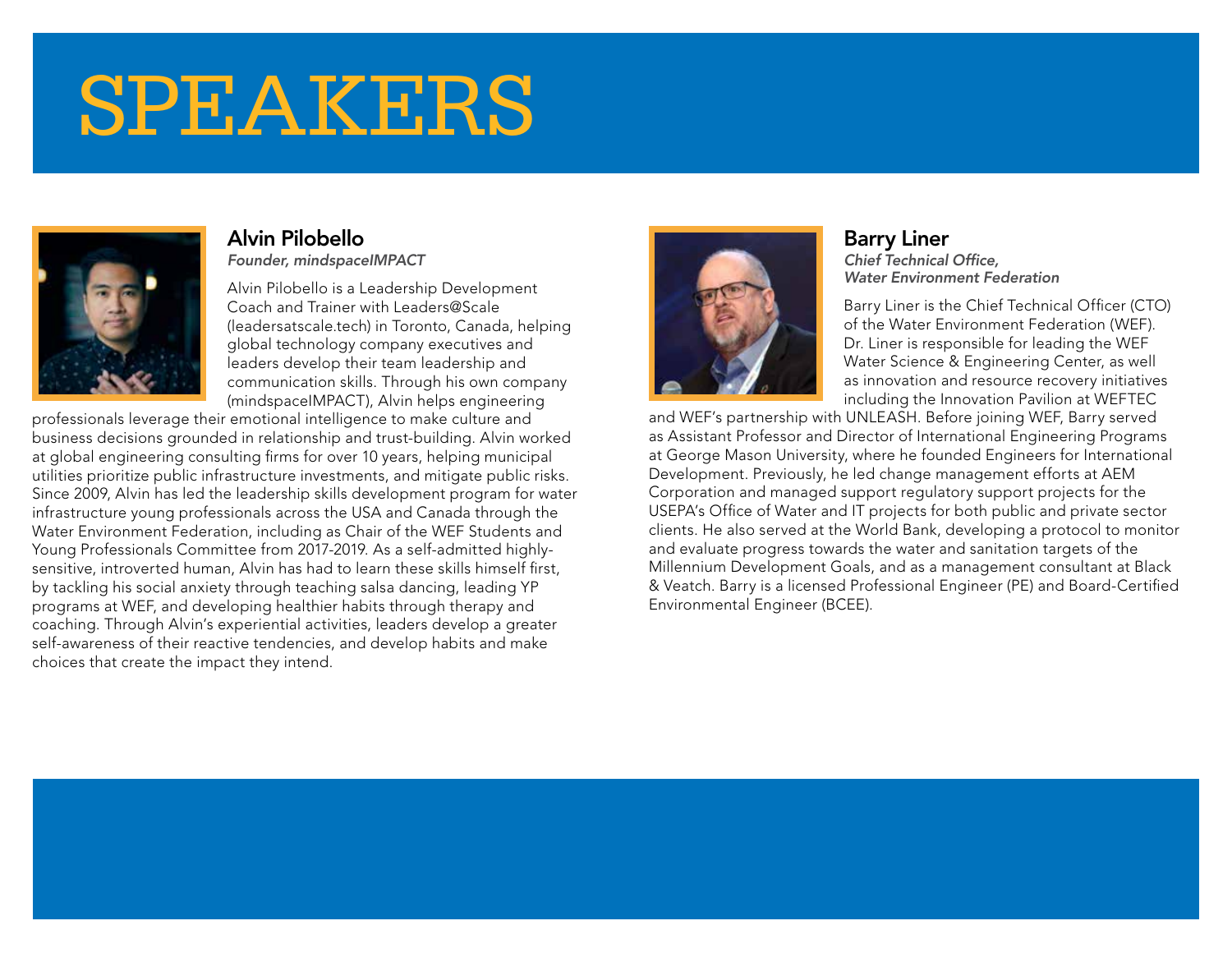

# Steven Drangsholt

Brown and Caldwell

Steven Drangsholt is a project and program manager with 15 years of experience in wastewater and stormwater analysis, planning, and design. His expertise includes program/ project management, asset management, facility and collection system planning. He has a passion for marketing and communications

shown through his work as a sales leader at Brown and Caldwell. His passion extends beyond just the work to training the next generation of water professionals in the discipline of marketing and storytelling. Steven is currently serving as the WEF Speaker for the House of Delegates.



#### Amy Corriveau

Trinnex, a CDM Smith Company

Amy Corriveau is President of Trinnex, a CDM Smith subsidiary. Along with leading this new digital venture, she brings over 23 years' experience working with water, wastewater and electric utilities to successfully implement technology in order to help improve operational efficiency,

strategic investment, and enterprise communication. With a passion for leading and collaborating with teams to drive innovative and sustainable solutions, she works with clients, technologists, and engineers to extend cutting-edge solutions to the utility industry. Beyond her extensive client experience, she is active in several industry associations including AWWA, NEWEA, and WEF, holding leadership positions among their various Task Forces and Committees, and serves as a technical advisor on numerous technology-oriented research committees for IEEE and WRF. Ms. Corriveau has a Master of Civil & Environmental Engineering from MIT and also volunteers at events to promote both STEM and women in engineering and technology within the local community.

In addition to her work and volunteer activities, Amy and her husband Kevin (of 22 years), juggling the sporting and academic events of their three teenagers (18, 16, & 14).



# Matt Magruder

Milwaukee Metropolitan Sewerage District

Matt Magruder has been with the Milwaukee Metropolitan Sewerage District (MMSD) for over 12 years, and he is currently serving as the Environmental Research Manager. In addition to managing and coordinating the District's research efforts, Matt leads internal efforts for digital transformation

and innovation, and he represents the District on various external planning advisory groups including the Water Environment Federation Wastewater Surveillance System Program Community of Practice Advisory Committee, the National Science Foundation Industry/ University Cooperative Research Center for Water Equipment and Policy, and as the MMSD point of contact for collaboration with the Water Research Foundation. Matt received his B.S. in Biology from UW- Whitewater, his M.B.A. from Cardinal Stritch University, and is an American Society for Quality Certified Six Sigma Black Belt.



#### Ifetayo Venner Arcadis

Ifetayo Venner is president-elect of the 2021-2022 Board of Trustees for WEF and Wastewater Service Line Leader at Arcadis North America. Ifetayo has been an active member of WEF since joining after college, participating in committees and task forces related to water resource recovery facility

design, sustainability, and governance. She is also a past member of the Institute for Sustainable Infrastructure's Envision Review Board and the Industry Advisory Board for Harvard University's Zofnass Program for Sustainable Infrastructure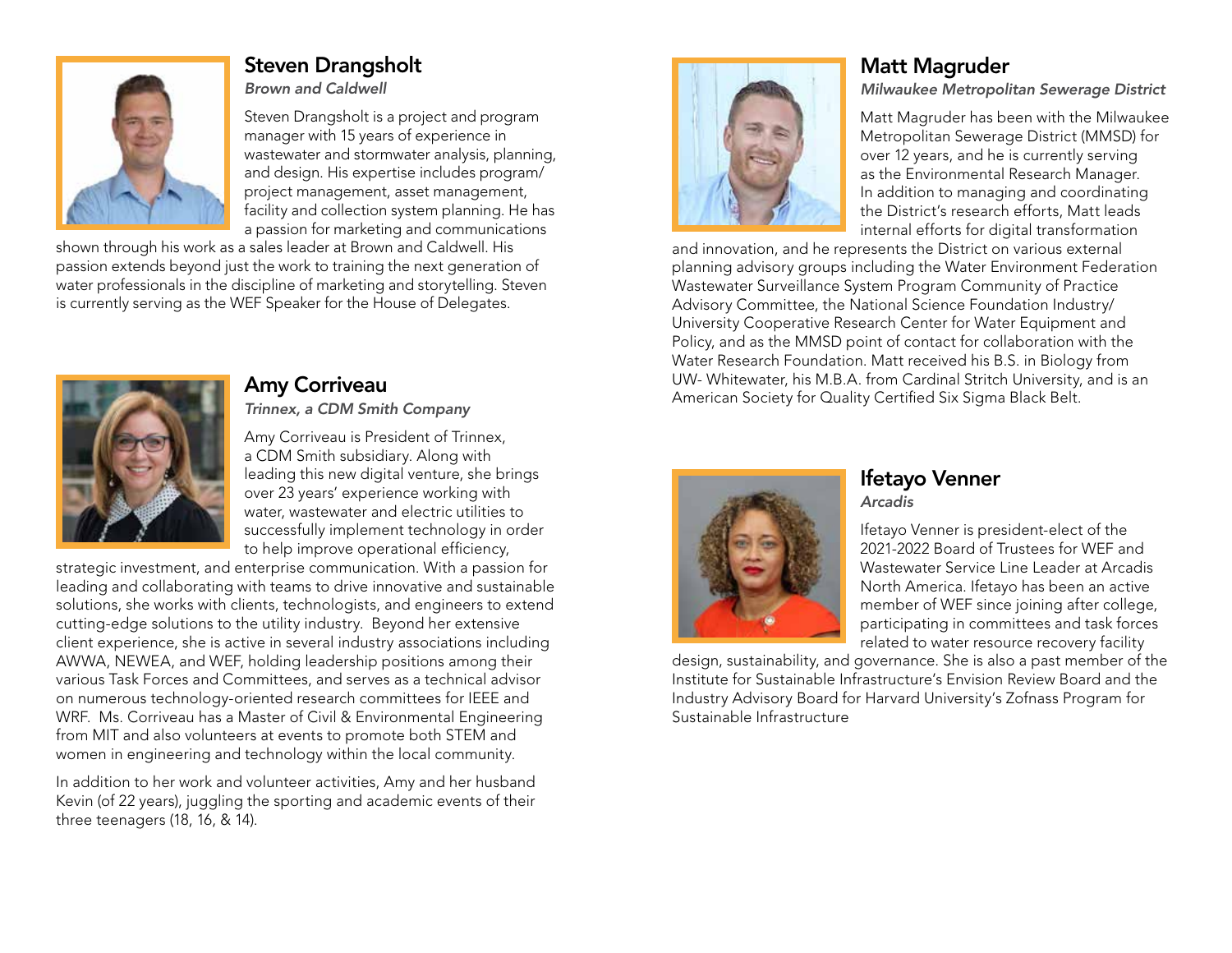

#### Kristi Steiner

Jacobs & YP Summit Co-Chair

Kristi Steiner is a passionate water professional with 10 years of experience focused primarily in the wastewater design and project management fields. She has been involved in some capacity with the WEF/AWWA YP Summit since 2014! She is currently a Project Manager for Jacobs in Portland, Oregon, where she enjoys managing

a diverse portfolio of wastewater conveyance, pipe rehabilitation, and treatment plant on-call projects. She is dedicated to the people of water and advocates for people as the heart of our industry. She serves on the WEF House of Delegates as one of two representatives for the Pacific Northwest Clean Water Association (PNCWA), was a graduate of the WEF Water Leadership Institute (WLI) class of 2019, and has enjoyed serving on the WEF WLI Steering Committee since 2020. Kristi received her B.S. in Civil Engineering from North Carolina State University and her M.S. in Civil Engineering from Virginia Tech.

# Thank You To Our Generous Donors!

**Water Equation** Funding the Future of Water













#### Larry Latour

City of Herndon & YP Summit Co-Chair

Lawrence Latour serves as the Co-Chair of the 2022 YP Summit. He has been a volunteer of the YP Summit for the past 10 years including Conference Chair in 2021, Conference Vice Chair in 2020 and Program Chair in 2020. He is the Vice Chair of AWWAs Young Professional Committee.



**Kimley** >> Horn Expect More. Experience Bette





# Pooja Chari

Woodard & Curran & YP Summit Vice Chair

Pooja is the Planning vice-chair for the YP Summit this year. She works at Woodard & Curran as a project engineer in Canton, MA. Pooja has a master's in environmental engineering and bachelor's in chemical engineering. Pooja has worked on a variety of

projects both in water and wastewater. Currently, Pooja is on the AWWA National YP Committee and serves as the Student Outreach subcommittee chair. Outside of work Pooja enjoys hiking, and practicing yoga, and during summers she has a balcony garden.









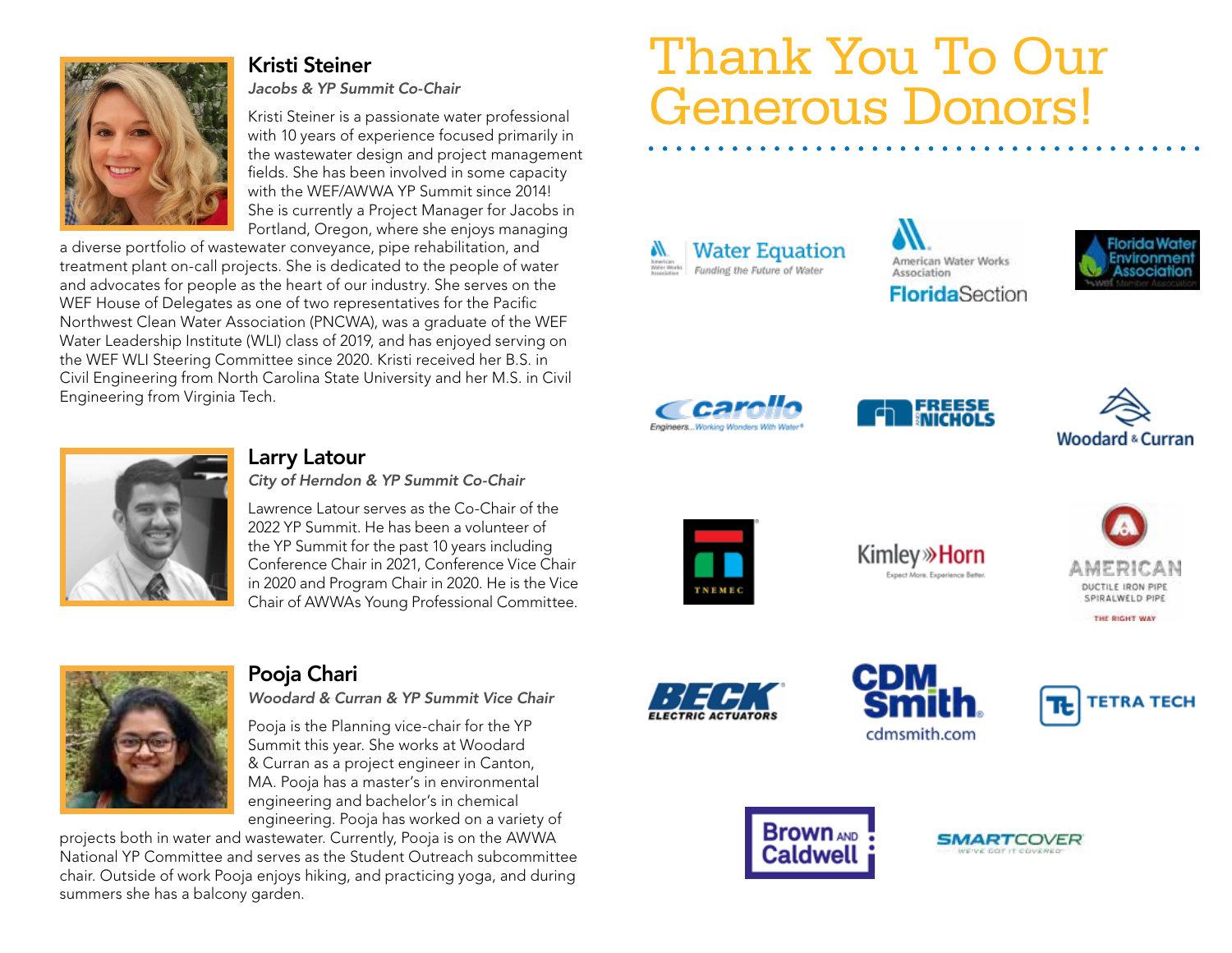# WEF Policies & Positions

#### WEF'S VISION

A community of empowered professionals creating a healthy global water environment.

#### CORE VALUES

Leadership, Passion, Scholarship, and Collaboration, and Service.

#### WEF POLICIES

WEF respects and takes the broadest view of human diversity and inclusion and is committed to providing a professional, safe, and welcoming environment at its events for all water professionals and their guests. WEF expects all sponsors, speakers, attendees, media, exhibitors and other participants to uphold our commitment to diversity and inclusion by helping us provide a positive conference environment for everyone.

For more information, please see WEF's Diversity and Inclusivity Policy, as well as WEF's Non-Discrimination and Harassment Policy at www.wef.org/about/about-wef.

#### REPORTING CONCERNS

If you have any concerns during this conference, please stop by the conference registration desk at the Hyatt Regency Grand Cypress.

#### WEF SOCIAL MEDIA POLICY

WEF strongly encourages the use of social media to share your experiences at our event. This includes sharing interesting quotes or information, taking pictures with colleagues, and using the event hashtag. However, to protect intellectual property, videotaping, filming, or live-streaming of any workshop or technical session presentation, or exhibit booth is prohibited. Any participant violating this policy must relinquish the media and may be removed from the conference. Also, promotional or commercial use of photographs taken at WEFTEC and other WEF conferences is strictly prohibited. If you are interested in content, materials, or products, please consider talking to the speaker or exhibitor, who may provide the information or grant permission.

#### CONFERENCE SAFETY AND SECURITY

HYATT REGENCY GRAND CYPRESS EMERGENCY PROCEDURES

To report a medical emergency, fire, safety or security concern, dial "55" from any hotel phone or call 407-239-1234, Extension "0" from your cell phone. DO NOT call 911. The Hyatt has an emergency response team on duty 24-hours a day.

- Paramedics, Fire Department, and the Orange County Police Department are all located approximately 3-5 minutes from the hotel.
- The Hyatt Security Department, and some Hyatt employees, are trained in CPR and First Aid.
- In the event of a building evacuation, follow instructions from hotel employees. Emergency evacuation routes and procedures are located on the backside of all guest room doors.

#### WEF'S HEALTH AND WELL-BEING PROTOCOLS

WEF's priority at all meeting and events is always the health and well-being of our community. Therefore, in accordance with the Covid-19 safety protocols recommended by the U.S Centers for Disease Control and Prevention (CDC), WEF will require all conference participants to wear masks while at the conference AND to provide either proof of full Covid-19 vaccination or results of a negative Covid-19 test taken within 48 hours of arrival onsite. We thank you for wearing masks during all indoor activities.

# Thank You To Our Volunteer Committee!

# Summit

Kristi Steiner Jacobs Co Chair

Larry Latour Hazen & Sawyer Co Chair

Pooja Chari Woodard & Curran Vice Chair

> Brad Lovett **WFF**

Dianne Crilley **WEF** 

Megan Livak WEF (former)

Mary Svoboda AWWA

### Local Host Tonya Sonier

Mead & Hunt Chair

Thermax Vice Chair

Mia Arenas Tetra Tech

Diego Labarca Black & Veatch

Matt Guzinski Mead & Hunt

> Carolyn Christy RDP Technologies

> > Francis Nguyen Mott Macdonald

Cove Capodice Freese and Nichols

**Marketing** Erica Haide Brown and Caldwell Chair Chelsea Boozer Central Arkansas Water Vice Chair Katie McCoy Volkert, Inc. Sarah Guzman Cache Environmental Laboratories, PC Roya Eatebarian Brown and Caldwell

### Program

Parsons Corporation

Maryam Daneshparvar

Cove Capodice Freese and Nichols

Maureen Hennenfent Michigan Tech

Shrushti Rawat

Lauren McKnight

Rucha Shah Arcadis

Civil West Engineering Services Chair

Haley Goddard Carollo

Joe Lapastora Northern Moraine WRD

> Hanting Wang Greeley and Hansen

Bernadette Drouhard Black & Veatch

City of Dallas

Carolina Garza Lockwood, Andrews, and Newman

Francis Nguyen Mott Macdonald

Raftelis

Amanda Eness Engineering Enterprises

> Matt Manchisi Kimley-Horn

Nancy Phan

Black & Veatch

Sponsorship Carolyn Christy RDP Technologies Chair Pranjali Kumar Carollo Vice Chair Kathleen Mannion Jacobs Sarah Guzman Cache Environmental Laboratories, PC Kevin O'Brien MWRD Sarah Huggins-Hubbard Kimley-Horn Bernadette Drouhard Black & Veatch

Andrew Matsumoto Maria Claudia Reed Brown and Caldwell

Addie Olson